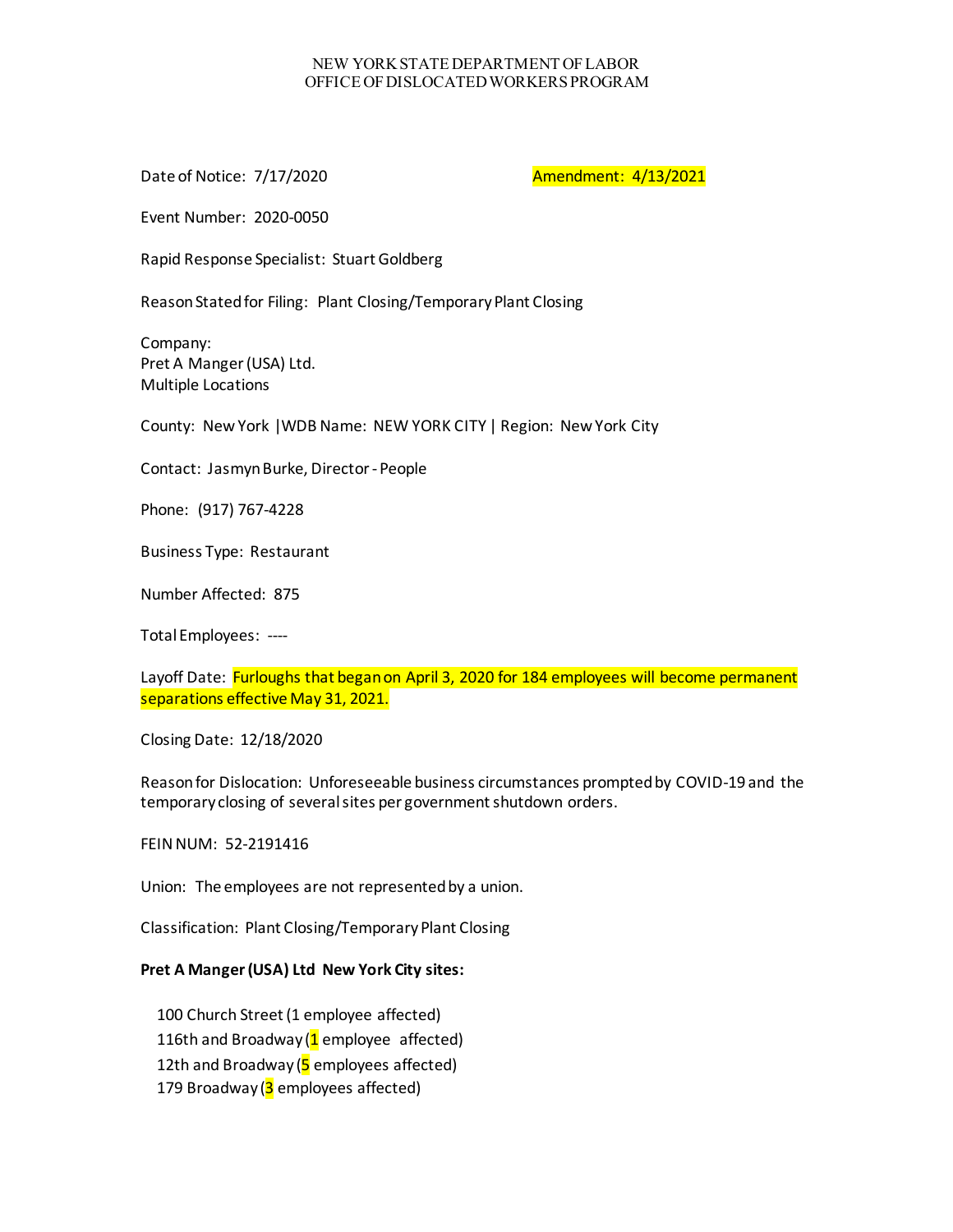## NEW YORK STATE DEPARTMENT OF LABOR OFFICE OF DISLOCATED WORKERS PROGRAM

20th and 6<sup>th</sup> (2 employees affected) 23rd and  $5<sup>th</sup>$  ( $4$  employees affected) 23rd and Park (8 employees affected) 27th and  $7<sup>th</sup>$  (8 employees affected) 28th and Park  $(2$  employees affected) 29th and Seventh  $(3 \text{ employees affected})$ 32nd and Park  $(2 \text{ employees affected})$ 32nd and 6<sup>th</sup> (3 employees affected) 36th and Fifth (2 employees affected) 38th and  $6<sup>th</sup>$  (3 employees affected) 39th and Broadway  $(3 \text{ employees affected})$ 39th and  $8<sup>th</sup>$  (6 employees affected) 39th and Madison  $(3 \text{ employees affected})$ 39th and  $7<sup>th</sup>$  (6 employees affected) 40th and Park (2 employees affected) 41st and  $3^{rd}$  (4 employees affected) 41st and  $6<sup>th</sup>$  (6 employees affected) 41st and Lexington (3 employees affected) 42nd and Fifth  $(5 \text{ employees affected})$ 42nd and Third  $(2 \text{ employees affected})$ 44th and Lexington  $(4 \text{ employees affected})$ 45th and Sixth  $(4 \text{ employees affected})$ 46th and Eighth  $(5 \text{ employees affected})$ 47th and Sixth (1 employee affected) 47th and Lexington (6 employees affected) 48th and 3<sup>rd</sup> (3 employees affected) 48th and Madison (2 employees affected) 49th and Park (3 employees affected) 50 Broadway ( $1$  employee affected) 50th and Eighth (2 employees affected) 51st and Park (3 employees affected) 52nd and Lexington  $(2$  employees affected) 52nd and Seventh  $(6$  employees affected) 53rd and Third  $(2 \text{ employees affected})$ 53rd and Broadway (4 employees affected) 54th and Park  $(3$  employees affected) 55th and 6<sup>th</sup> (5 employees affected) 56th and Broadway (4 employees affected) 319 Broadway (4 employees affected) Astor Place (4 employees affected) Broad Street (2 employees affected) Broadway and Thomas(2 employees affected) Central Park South and Sixth (5 employees affected) Church Street (2 employees affected) Fulton Street (6 employees affected)